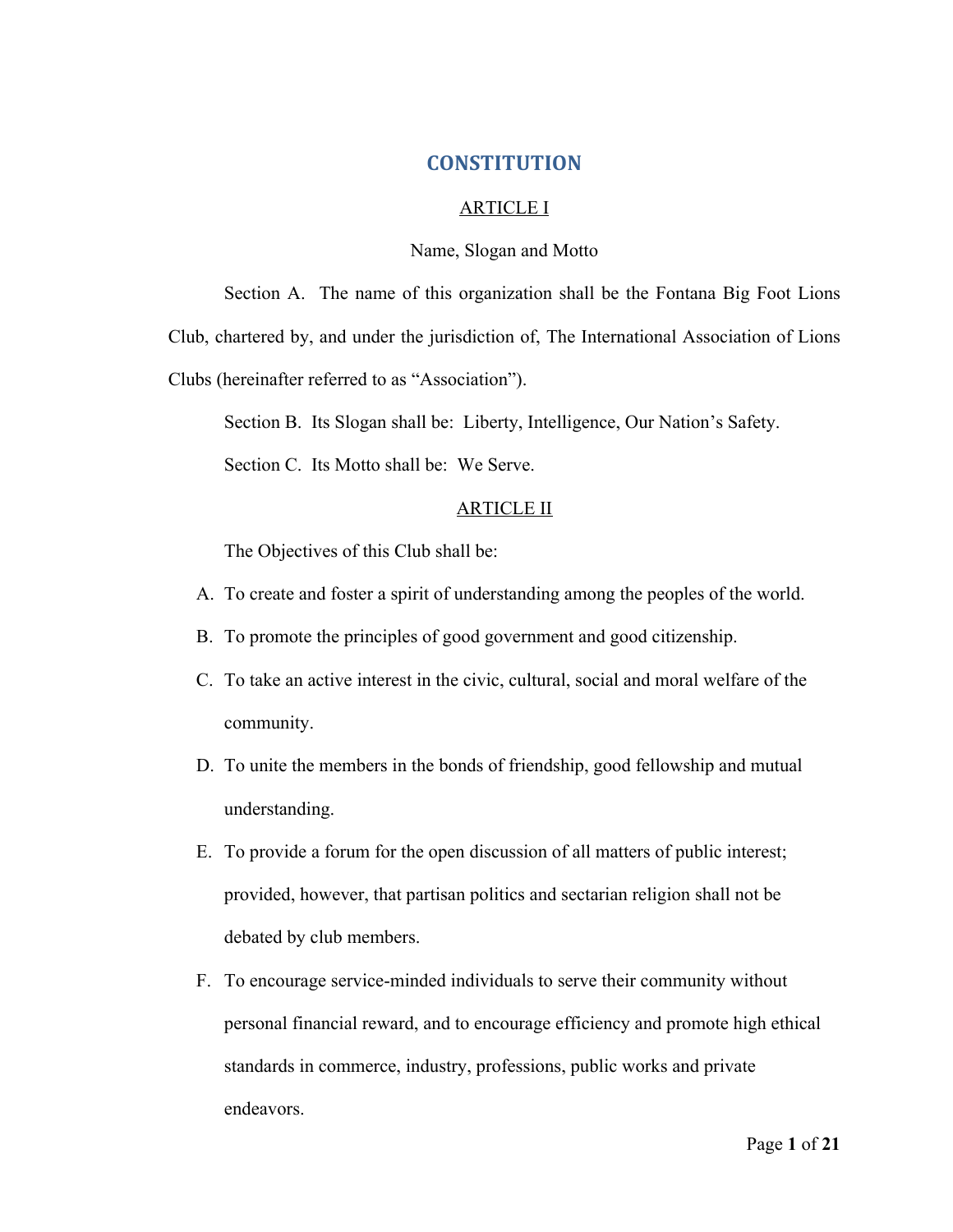### ARTICLE III

### Membership

Section A. Subject to the provisions of Section B hereinafter, any person of legal majority and good moral character and good reputation in this community, may be granted membership in this Lions Club.

Section B. Membership in this Lions Club shall be as follows:

(1) ACTIVE: A member entitled to all rights and privileges and subject to all obligations which membership in a Lions Club confers or implies. Without limiting such rights and obligations, such rights shall include eligibility to seek, if otherwise qualified, an office in this club, District or Association and the right to vote on all matters requiring a vote of the membership; and such obligations shall include regular attendance, prompt payment of dues, participation in club activities and conduct reflecting a favorable image of this Lions Club in the community.

(2) MEMBER-AT LARGE: A member of this club who has moved from the community, or because of health or other legitimate reason, is unable regularly to attend club meetings and desires to retain membership in this club, and upon whom the Board of Directors of this club desires to confer this status. This status shall be reviewed yearly by the Board of Directors of this club. A Member-at-Large shall not be eligible to hold office or to vote.

(3) HONORARY: An individual not a member of this Lions Club, having performed outstanding service for the community or this Lions Club, upon whom this club desires to confer special distinction. This club shall pay entrance fees and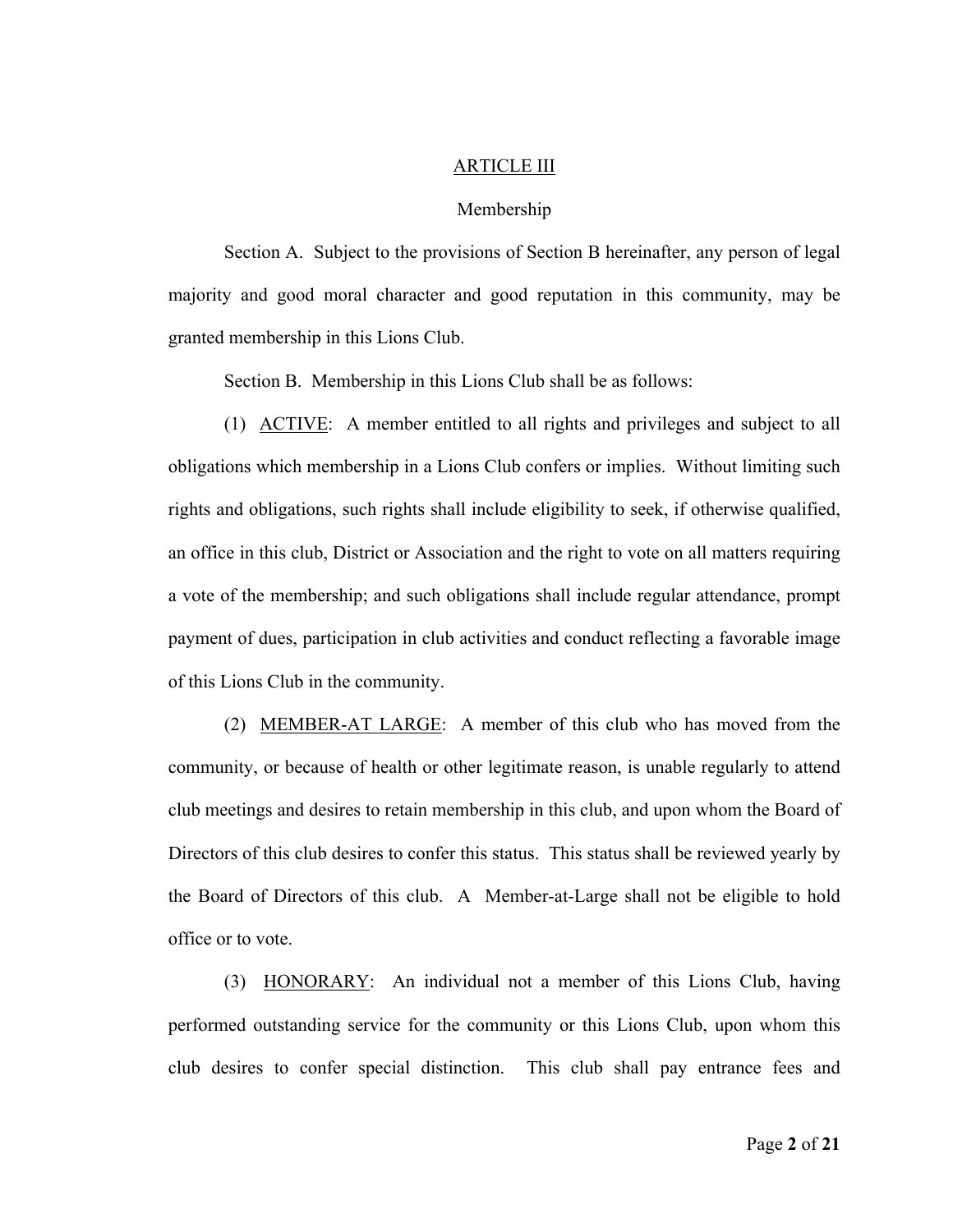International and District dues on such a member, who may attend meetings, but shall not be entitled to any privileges of Active Membership.

(4) PRIVILEGED: A member of this club who has been a Lion fifteen (15) or more years, who, because of illness, infirmities, advanced age or other legitimate reason, as determined by the Board of Directors of this club, may relinquish their Active status. A Privileged Member shall pay such dues as the local club may charge, which dues shall include District and International dues. They shall have the right to vote and be entitled to all other privileges of membership except the right to hold Club, District or International office.

(5) LIFE MEMBER: Any member of this club who has maintained continuous Active membership as a Lion for 25 or more years and has rendered outstanding service to this club, their community, or this Association; or any member of this club who has maintained such continuous Active membership for twenty (20) or more years and has served as an Officer of this Association may be granted Life Membership in the club upon:

- a. Recommendation of this club to the Association;
- b. Payment to the Association of an amount set by Lions International in lieu of all future dues to the Association; and
- c. Approval by the International Board of Directors.

A Life Member shall have all privileges of Active Membership so long as they fulfill all obligations thereof.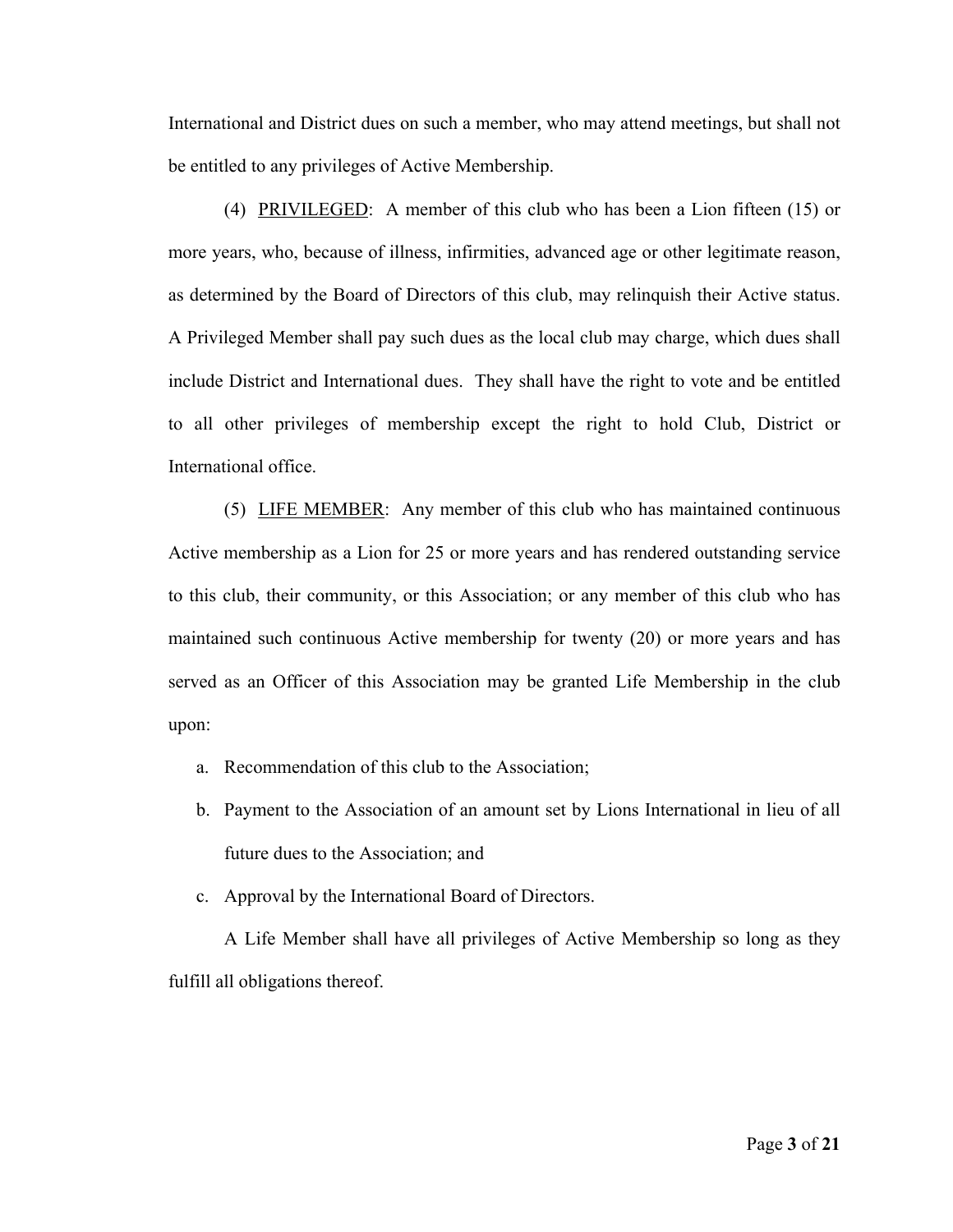A Life Member who desires to relocate and receives an invitation to join another Lions Club as an Active Member shall not be required, nor shall his new Lions Club be required, to pay his International dues while he remains a Life Member.

Section C. Membership in this Lions Club shall be acquired by invitation only. Nominations shall be made on forms provided by the club, which shall be signed by a member in good standing who shall act as sponsor and be submitted to the membership chairman or the club secretary, who, after investigation, shall submit the same to the Board of Directors. If approved by a majority of said Board, the prospect may then be invited to become a member of this club, a properly filled out membership form and membership fee must be in the hands of the secretary before the member may be officially inducted into the club or be reported to the Association as a club member.

Section D. Reinstatement of Membership: Any member dropped from membership in this club may be reinstated, within six (6) months from the date of termination of his membership by a majority vote of the Board of Directors. In the event more than six (6) months have elapsed between such termination and his reinstatement application, it will be necessary for him to come into the club under the procedure set forth in Section C of this Article III.

Section E. Transfer Membership: This club may grant membership on a transfer basis to one who has terminated or is terminating their membership in another Lions Club, provided that (1) the application for transfer or membership is received by the secretary of this club within six (6) months following the date of termination of membership in their former club; (2) such termination was in good standing; and (3) the applicant provides a statement from the secretary of their current or former club, as the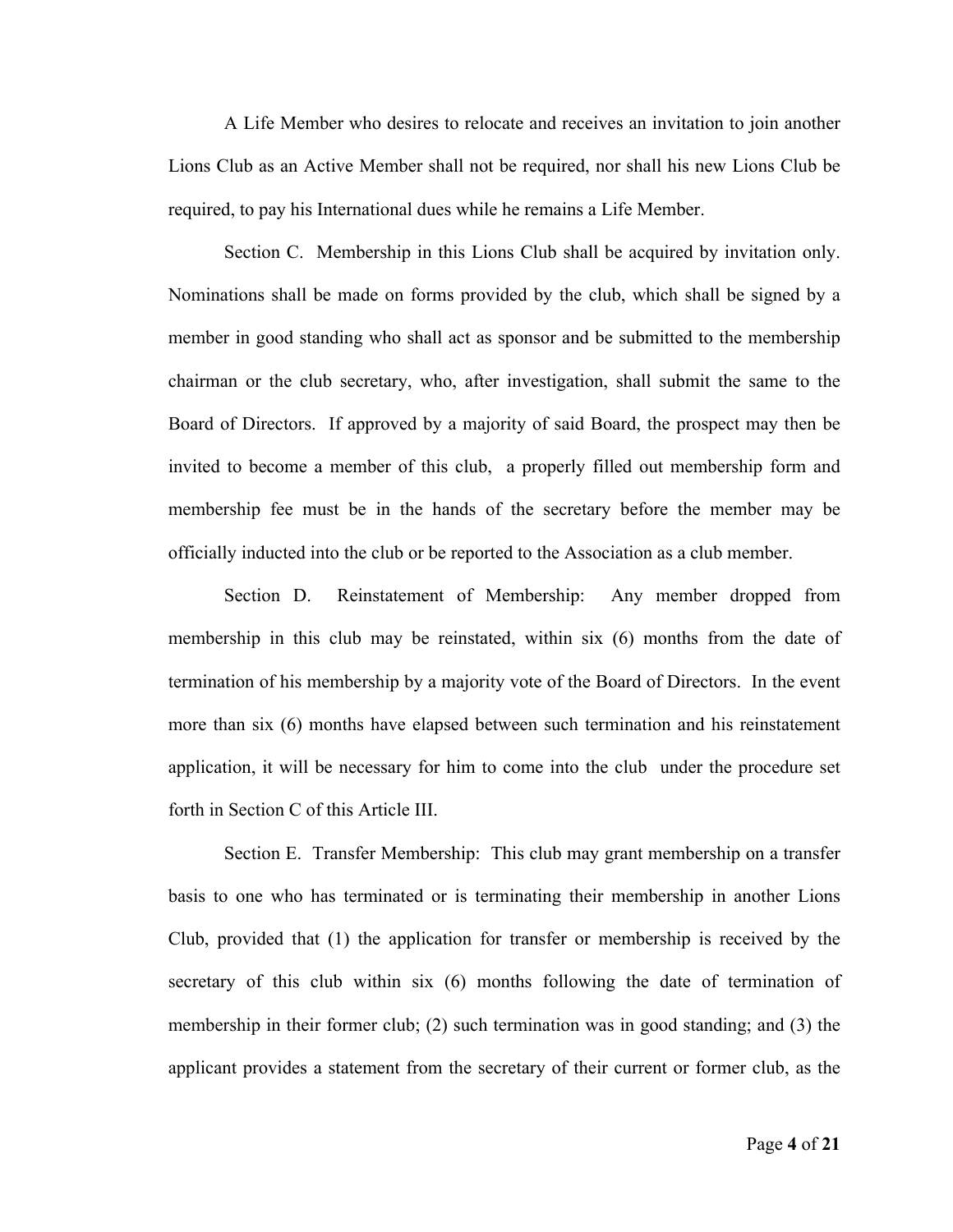case may be, showing their record in such former club and (4) such application and statement are approved by the Board of Directors. If more than six (6) months have elapsed between termination of membership in another club and application for transfer, an applicant may acquire membership in this club only under the provisions of Section C of this Article III.

# ARTICLE IV

### Fees and Dues

Section A. Each new, reinstated and transfer member shall pay an entrance fee as determined by the Board of Directors from time to time, which fee shall include the current Association entrance fee and be collected before such member is enrolled as a member of this club and before the secretary may report such member to Lions International; provided, however, that the Board of Directors may elect to waive all or any part of the club portion of said entrance fee as to any member granted membership by transfer or reinstatement within six (6) months of termination of their prior Lions Club membership.

Section B. Each member of this club shall pay regular dues, which dues shall include an amount to cover current International and District (Single or Sub-and Multiple) dues (to defray the subscription price of The Lion Magazine, administrative and annual convention costs of the Association and similar District costs) and shall be paid in advance at such times as the Board of Directors shall determine from time to time.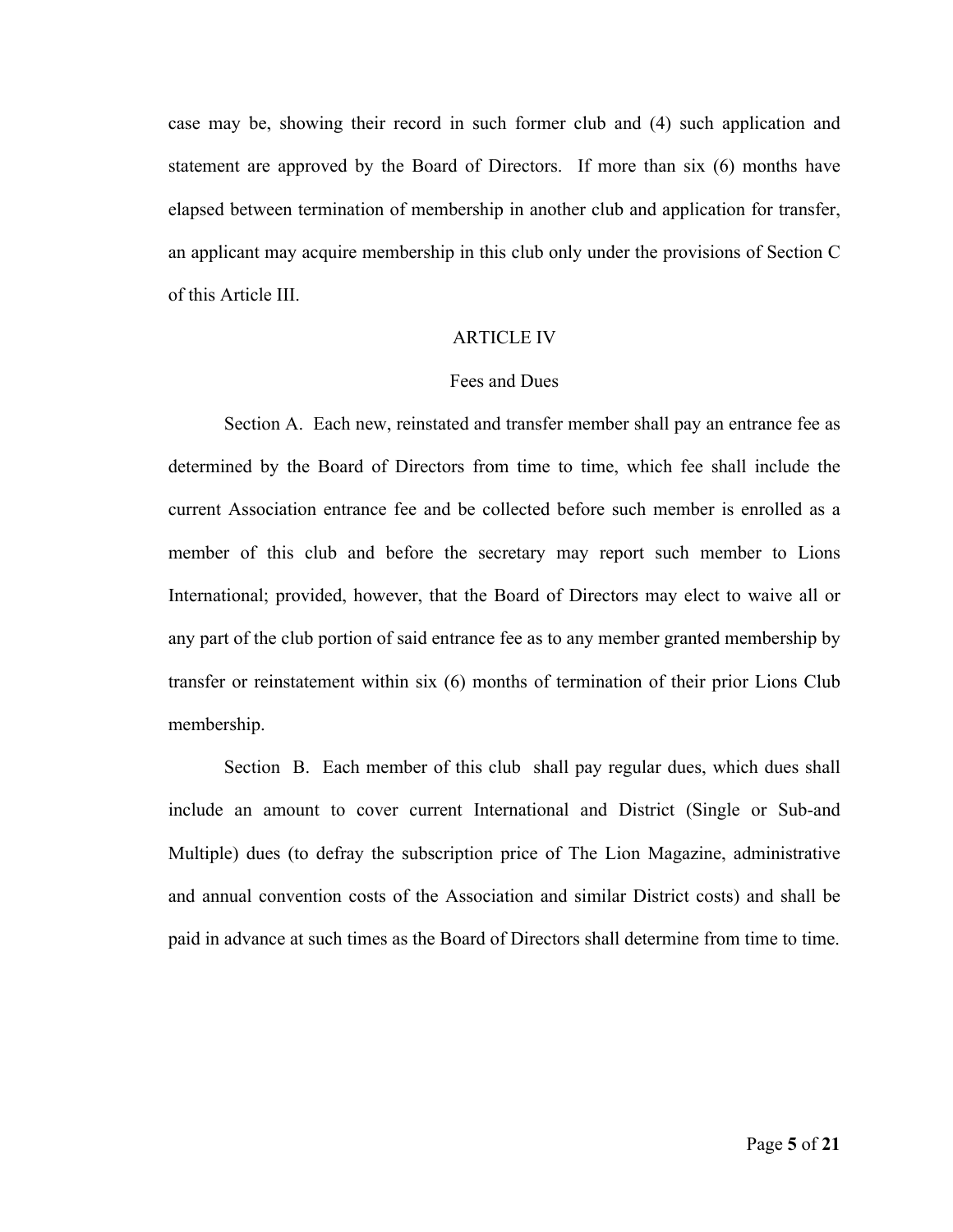## ARTICLE V

# Resignations

Any member may resign from this club, and said resignation shall become effective upon acceptance thereof by the Board of Directors.

# ARTICLE VI

# Forfeiture of Membership

Section A. The secretary and/or treasurer shall submit to the Board of Directors the name of any member who fails to pay any indebtedness due this club within sixty (90) days after receipt from the secretary of written notice thereof. The Board shall thereafter decide whether the member shall be dropped from or retained on the roster.

Section B. Any member may be expelled from the club for cause by a two-thirds vote of the entire Board of Directors.

Section C. The name of any active member who habitually absents himself from meetings of the club, without acceptable cause having been given to the Membership Committee or the Board of Directors, shall be submitted to the Membership Committee by the Board for the purpose of determining the reasons for absence. Within a reasonable time thereafter, the Membership Committee shall report its recommendations to the Board of Directors. Thereafter the Board of Directors shall take whatever actions it deems appropriate in accordance with the Bylaws and Constitution of the club.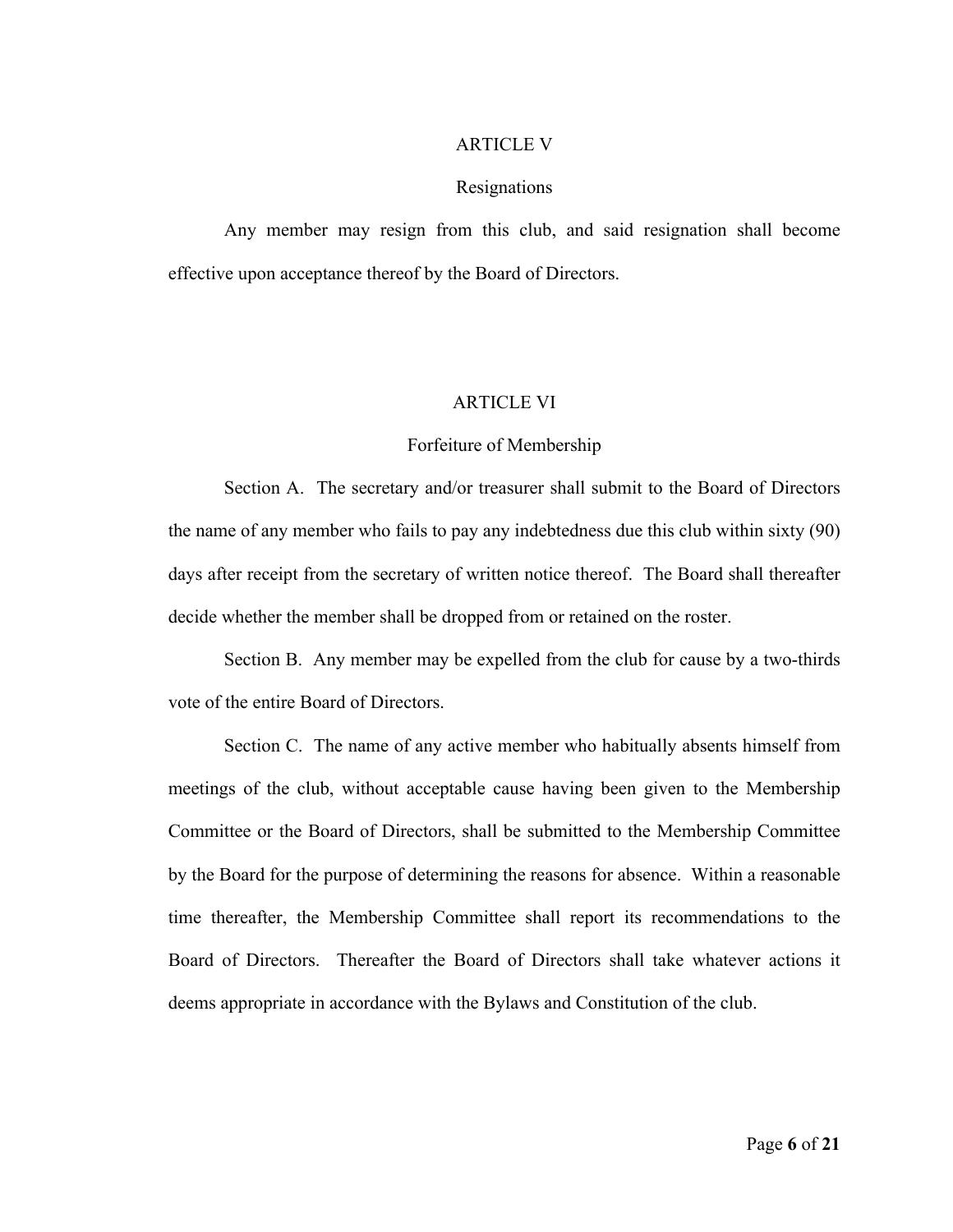### ARTICLE VII

# Officers

Section A. The officers of this club shall be a President, Immediate Past President, First Vice President, Second Vice President, Third Vice President, Secretary, Assistant Secretary, Treasurer, Assistant Treasurer, Lion Tamer, Tail Twister and all Directors.

Section B. No person shall be eligible to hold office in this club unless they are an Active Member in good standing.

Section C. No officer shall receive any compensation for any service rendered to this club in his official capacity.

Section D. DUTIES:

(1) PRESIDENT: The President shall be the chief Executive Officer of this club; preside at all meetings of the Board of Directors and this club; issue the call for regular and special meetings of the Board of Directors and the club; appoint the Standing and Special Committees of this club and cooperate with chairmen thereof to effect regular functioning and reporting of such committees; see that regular elections are duly called, noticed and held; and cooperate with, and be an active member of, the District Governor's Advisory Committee at the Zone in which this club is located. The President shall have the right to donate up to \$250.00 without seeking Club approval prior to such disbursement.

(2) IMMEDIATE PAST PRESIDENT: He or she and the other Past Presidents shall officially greet members and their guests at club meetings and shall represent this club in welcoming all new service-minded people in the community served by this club.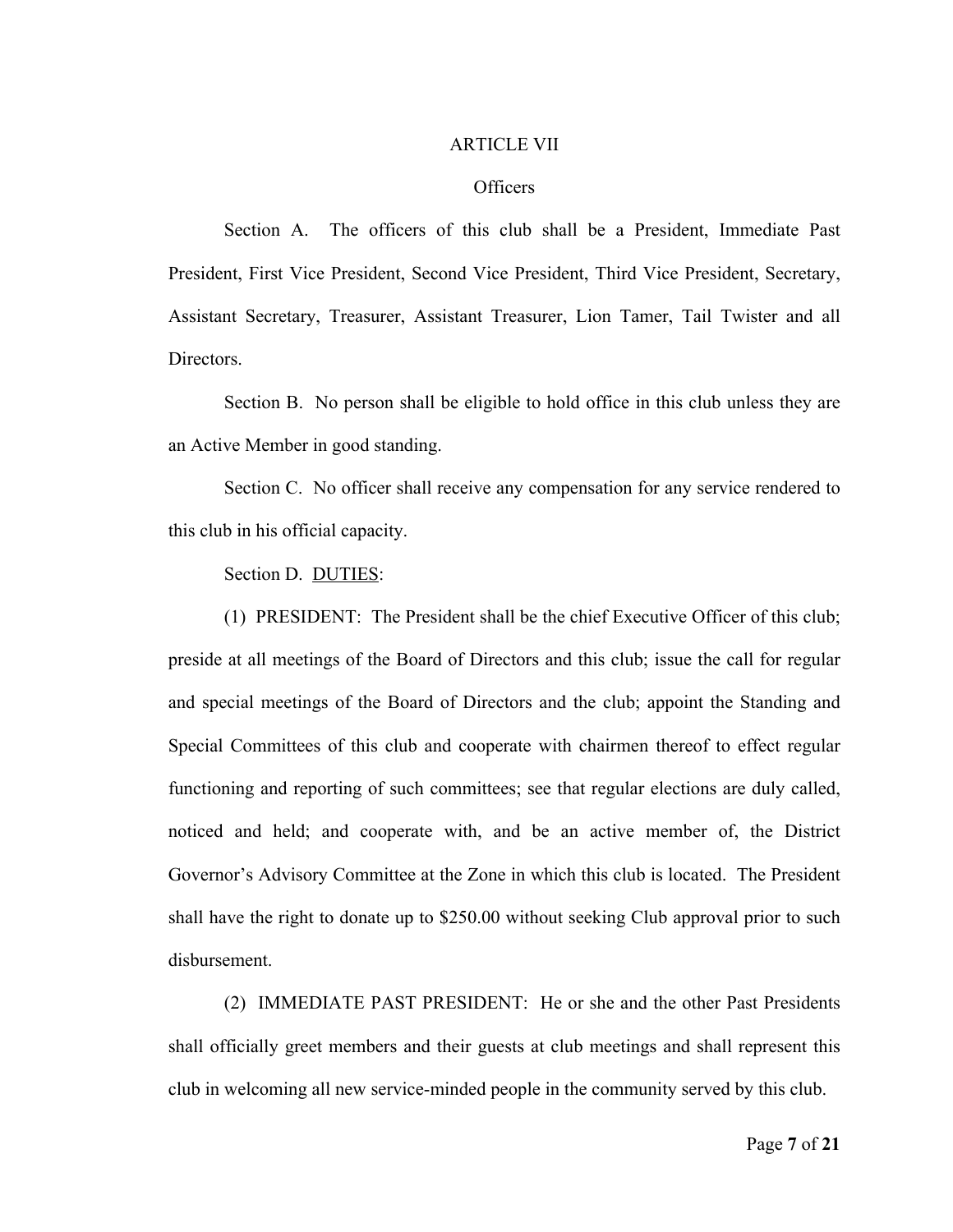(3) VICE PRESIDENTS: If the President is unable to perform the duties of this office for any reason, the Vice President next in rank shall occupy this position and perform the duties with the same authority as the President.

Each Vice President shall, under the direction of the President, oversee the functioning of such committees of this club as the President shall designate.

(4) SECRETARY AND ASSISTANT SECRETARY: The Secretary and/or Assistant Secretary shall be under the supervision and direction of the President and the Board of Directors and shall act as the liaison officer between the club and the District (Single or Sub- and Multiple) in which this club is located, and the Association. In fulfillment of this, he or she shall:

- a. Submit regular monthly and other reports to the International Office of the Association on blanks provided by it containing such information as may be called for therein and otherwise by the Board of Directors of the Association ;
- b. Submit to the District Governor's Cabinet such reports as it may require, including copies of regular membership and activities reports;
- c. Cooperate with and be an Active Member of the District Governor's Advisory Committee of the Zone in which this club is located;
- d. Have custody and keep and maintain general records of this club, including records of minutes of club and Board meetings, attendance, committee appointments, elections, classifications (if any), and addresses and telephone numbers of members; and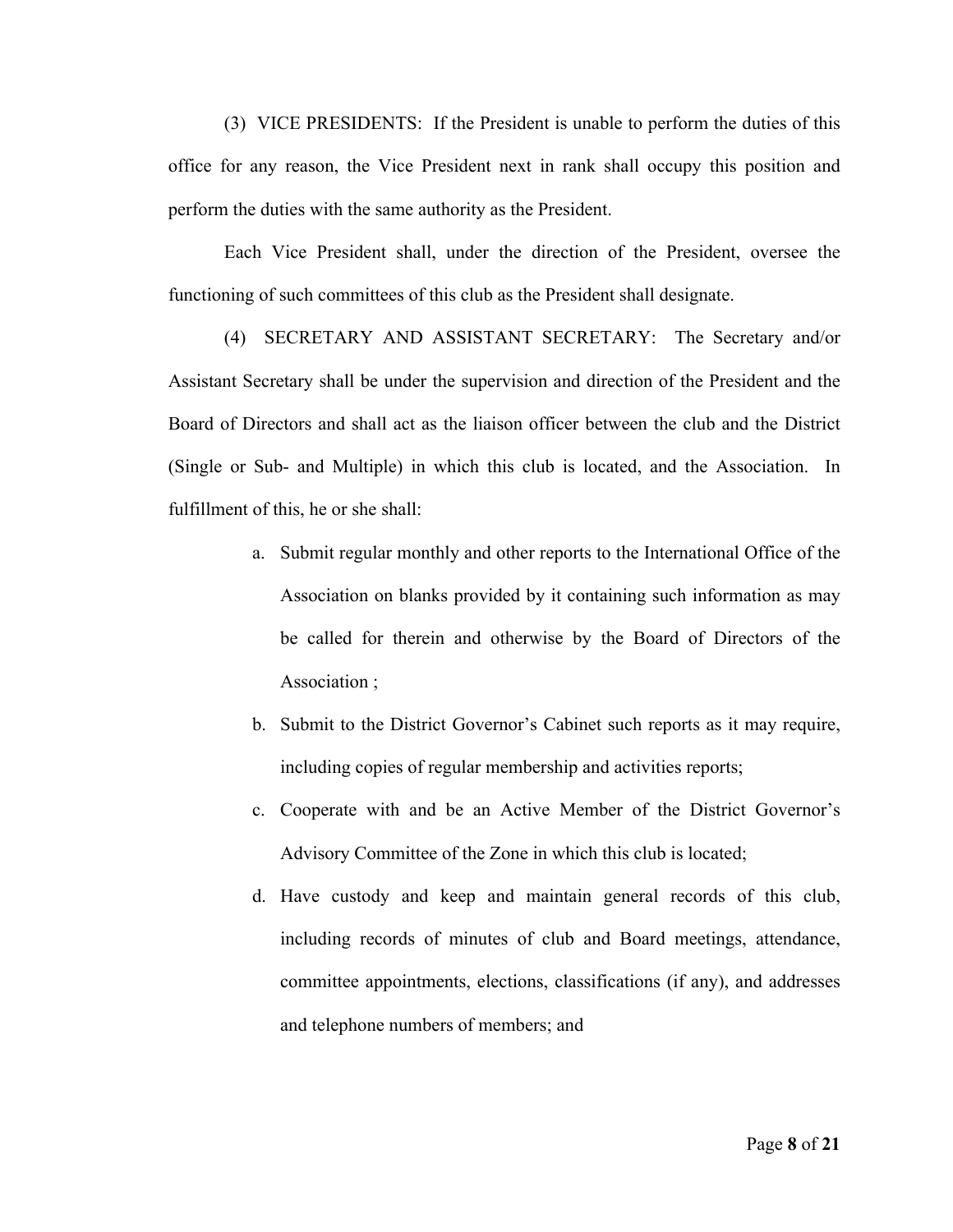e. Give bond for the faithful discharge of this office in such sum and with such surety as determined by the Board of Directors.

(5) TREASURER and ASSISTANT TREASURER: The Treasurer and/or Assistant Treasurer shall: Receive all monies, from the Secretary and otherwise, and deposit the same in a bank or banks recommended by the Finance Committee and approved by the Board of Directors, and keep members' club accounts, and club receipts and disbursements;

- a. Pay out monies in payment of club obligations only on authority given by the Board of Directors. All checks and vouchers shall be signed by the Treasurer or other member, determined by the Board of Directors;
- b. Prepare and submit monthly financial reports to the club membership.
- c. Give bond for the faithful discharge of this office in such sum and with such surety as determined by the Board of Directors; and
- d. Issue quarterly or semi-annual statements to each member for dues and other financial obligations owed to this club.

(6) LION TAMER: The Lion Tamer shall have charge of and be responsible for the property and paraphernalia of the club, including flags, banners, gong and gavel. The Lion Tamer shall put each in its proper place before each meeting and return the same to the proper storage area after each meeting. The Lion Tamer shall act as sergeant-at-arms at meetings. The Lion Tamer shall give special attention to assure that each new member sits with a different group at each meeting so that they can become better acquainted.

(7) TAIL TWISTER: The Tail Twister shall promote harmony, good fellowship, life and enthusiasm in the meetings through appropriate stunts and games and the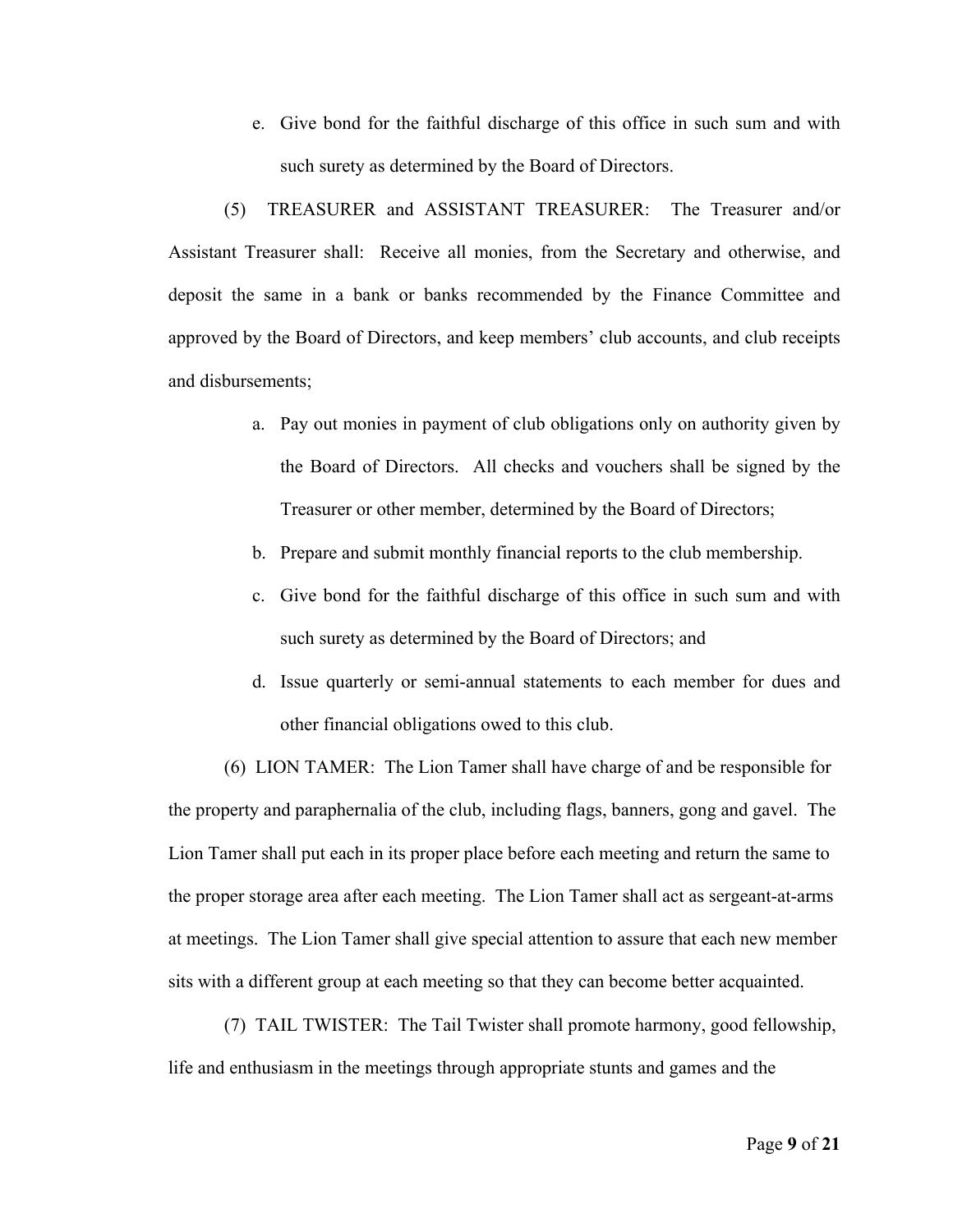judicious imposition of fines on club members. There shall be no ruling from the decision in imposing a fine; provided, however, that no fine shall exceed One and no/100 (\$1.00) Dollar, and no member shall be fined more than twice at any one meeting. The Tail Twister may not be fined except by the unanimous vote of all members present. All monies collected by the Tail Twister shall be immediately turned over to the Treasurer or be designated by the Tail Twister to be given to a charity.

(8) MEMBERSHIP CHAIRMAN: The duties of the Membership Chairman shall include, but at not limited to, a) promoting membership; b) conducting membership drives and c) contacting members who have been absent from meetings.

### ARTICLE VIII

### Board of Directors

Section A. The members of the Board of Directors shall be the President, Immediate Past President, the Vice President, Secretary, Assistant Secretary, Treasurer, Assistant Treasurer, Lion Tamer, Tail Twister, Membership Chairman and all elected **Directors** 

Section B. Regular meetings of the Board of Directors shall be held monthly at such time and place as the President shall determine.

Section C. Special meetings of the Board of Directors shall be held when called by the President, or when requested by five (5) or more members of the Board of Directors, at such time and place as the President shall determine.

Section D. The presence in person of a majority of its members shall constitute a quorum at any meeting of the Board of Directors. Except as otherwise specifically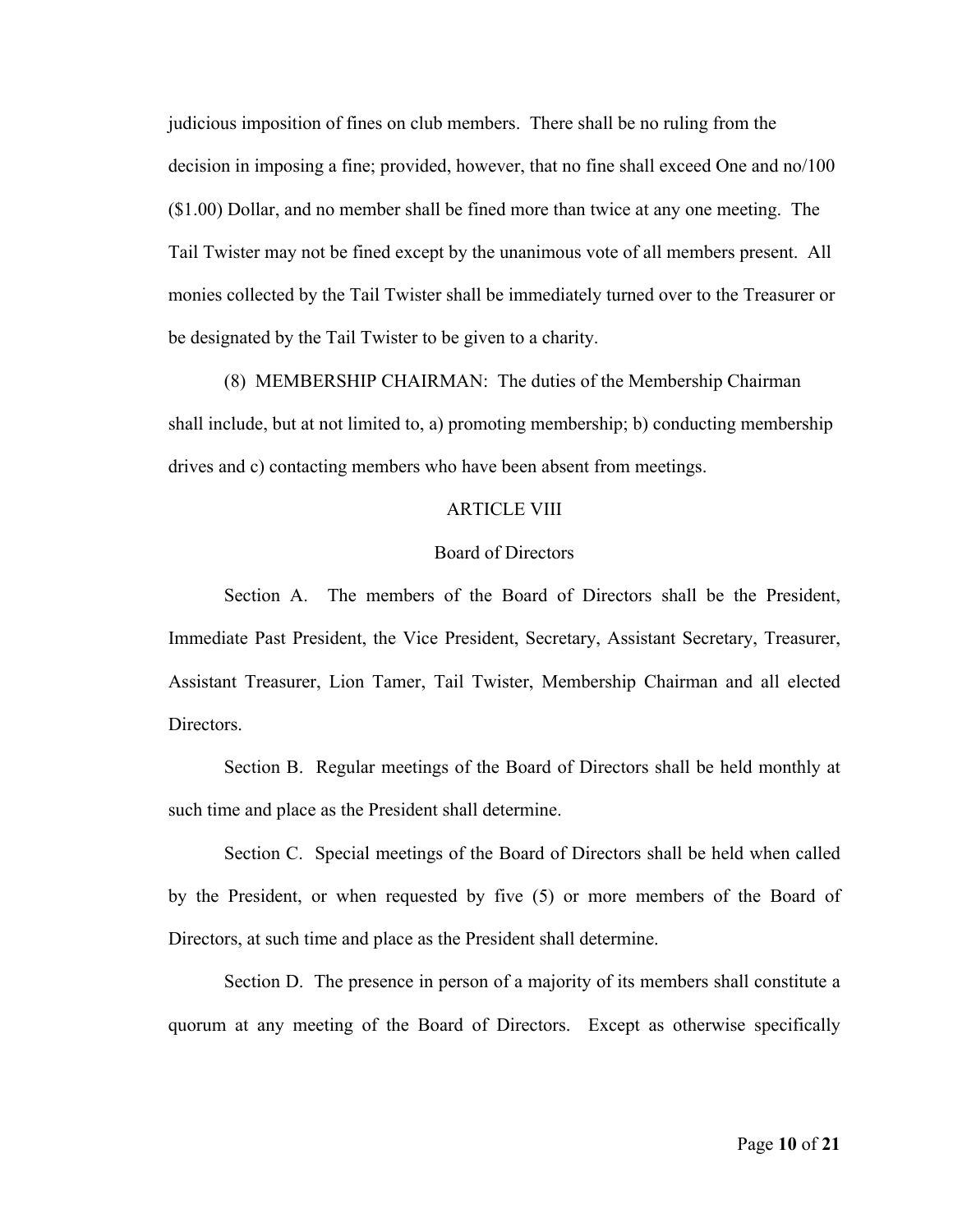provided, the act of a majority of the Directors present at any meeting of the Board shall be the act and decision of the entire Board of Directors.

Section E. Duties and Powers: In addition to those duties and powers, express and implied, set forth elsewhere in this Constitution and Bylaws, the Board of Directors shall have the following duties and powers:

- 1) It shall constitute the Executive Board of this club and be responsible for the execution, through the club officers, of the policies approved by the club. All new business and policy of this club shall be considered and shaped, first by the Board of Directors for presentation to and approval by the club members at a regular or special club meeting.
- 2) It shall authorize all expenditures and shall not create any indebtedness beyond the current income of this club, nor authorize disbursal of club funds for purposes inconsistent with the business and policy authorized by the club membership.
- 3) It shall have power to modify, override or rescind the action of any officer of this club.
- 4) It shall appoint, on recommendation of the Finance Committee, a bank or banks for the deposit of the funds of this club.
- 5) It shall appoint the surety for the bonding of any officer of this club.
- 6) It shall not authorize, nor permit, the expenditure, for any administrative purpose, of the net income of projects or activities of this club by which funds are raised from the public.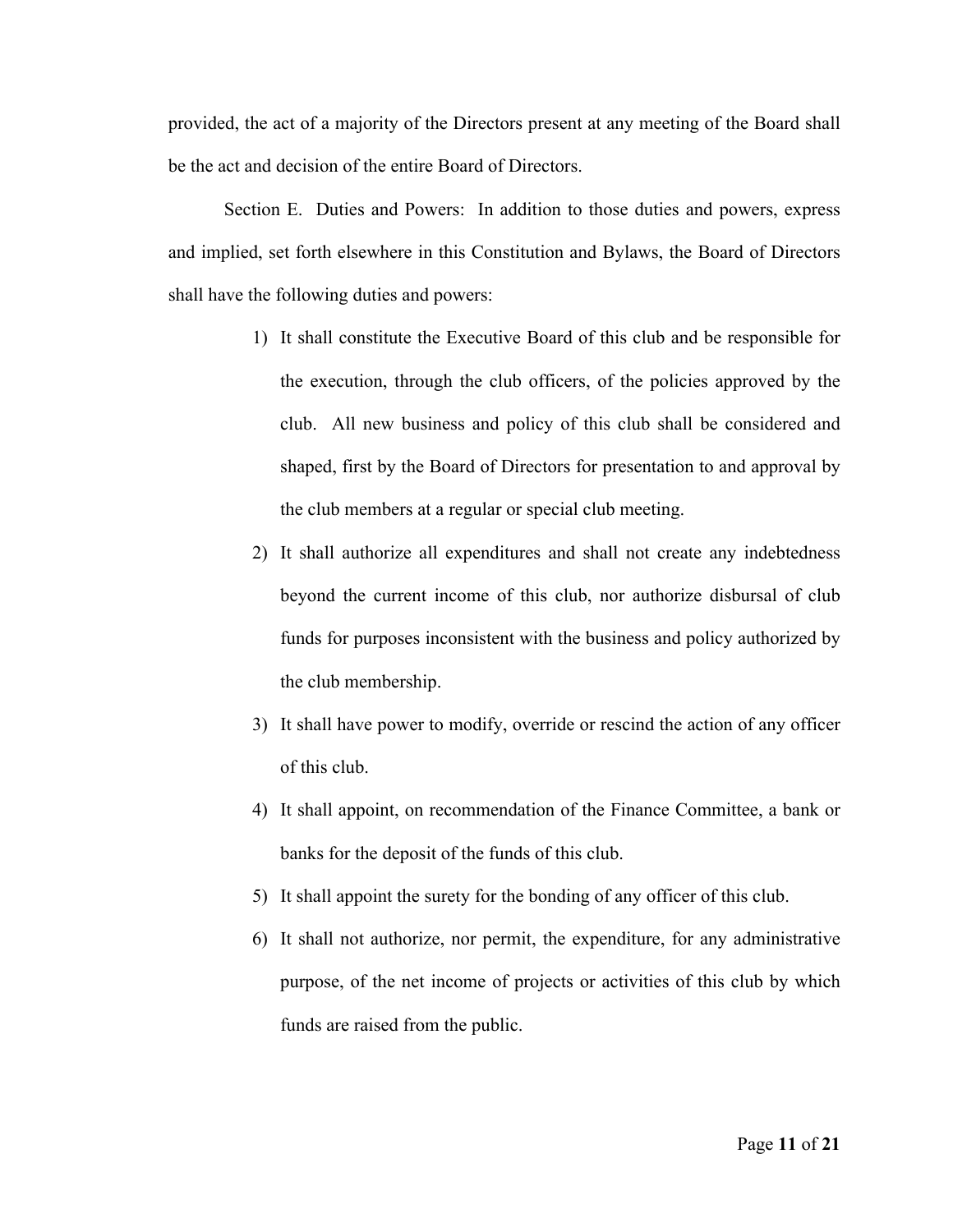- 7) It shall submit all matters of new business and policy to the respective Standing or Special club committee for study and recommendation to the Board.
- 8) It shall name and appoint, subject to approval of the club membership, the delegates and alternates of this club to District (single or Sub- and Multiple) and International Conventions.

### ARTICLE IX

### Elections

The officers of this club, excluding the Immediate Past President, shall be elected as follows:

Section A. A nomination meeting shall be held in March of each year, concurrent with the Board meeting, with the date and place of such meeting to be determined by the Board of Directors and notice thereof given to each member of this club at last five (5) days prior to the time of the holding thereof.

Section B. The President shall appoint a nominating committee in January which shall submit the names and candidates for the various club offices to the club at the nomination meeting. At this meeting nominations for all offices to be filled in the succeeding year may also be made from the floor.

Section C. If in the interim between the nomination meeting and the election meeting any nominee is unable for any reason to serve in the office to which they are nominated and for which office there was no other nominee, the nominating committee shall submit, at the election meeting, names of additional nominees for that office.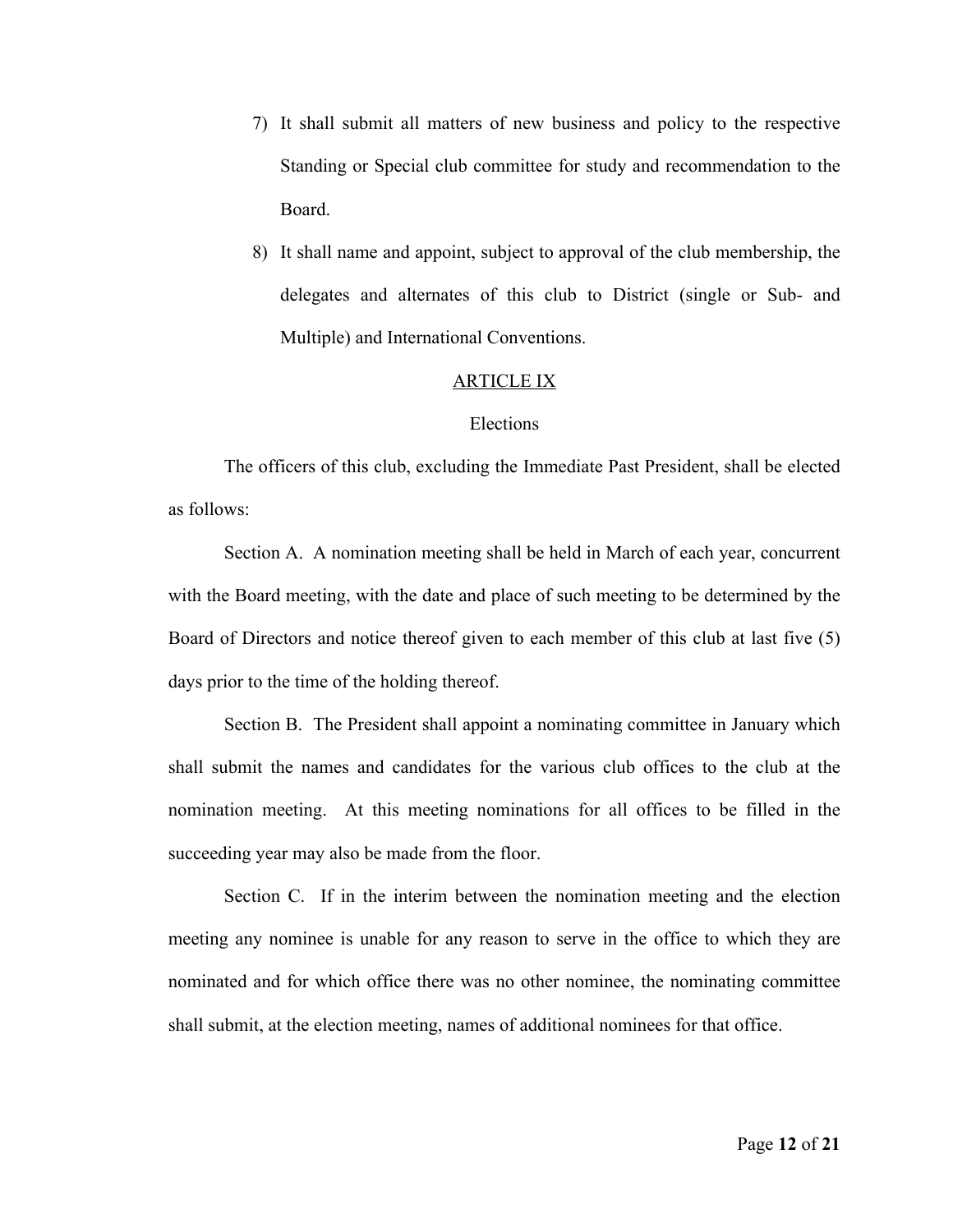Section D. An election meeting shall be held no later than the first meeting of April of each year, at a time and place determined by the President, and at least five (5) days prior notice thereof shall be given to each member of the club by the Secretary, by mail, email, or personal delivery. Such notice shall include the names of all nominees approved at the preceding nomination meeting, and, subject to Section C Above, a statement that these nominees will be voted upon at this election meeting. No nominations may be made from the floor at the election meeting.

Section E. Subject to the provisions of Section H of Article IX, all officers, other than Directors, shall be elected annually and shall take office on September  $1<sup>st</sup>$ , and shall hold office for one year from that date, or until their successors shall have been elected and qualified.

Section F. One-half  $(1/2)$  of the Directors shall be elected annually and shall take office on the September  $1<sup>st</sup>$  next following their election, and shall hold office for two years from that time, or until successors shall have been elected and qualified, with the exception that at the first election held after the adoption of this Constitution and Bylaws, one-half (1/2) of the Directors shall be elected for two year terms and the other one-half (1/2) of the Directors shall be elected for one year terms.

Section G. The election shall be by ballot by those present and qualified to vote. A plurality vote shall be necessary to elect.

Section H. REMOVAL: Any officer of this club may be removed from office for good cause by two-thirds (2/3) vote of the entire club membership.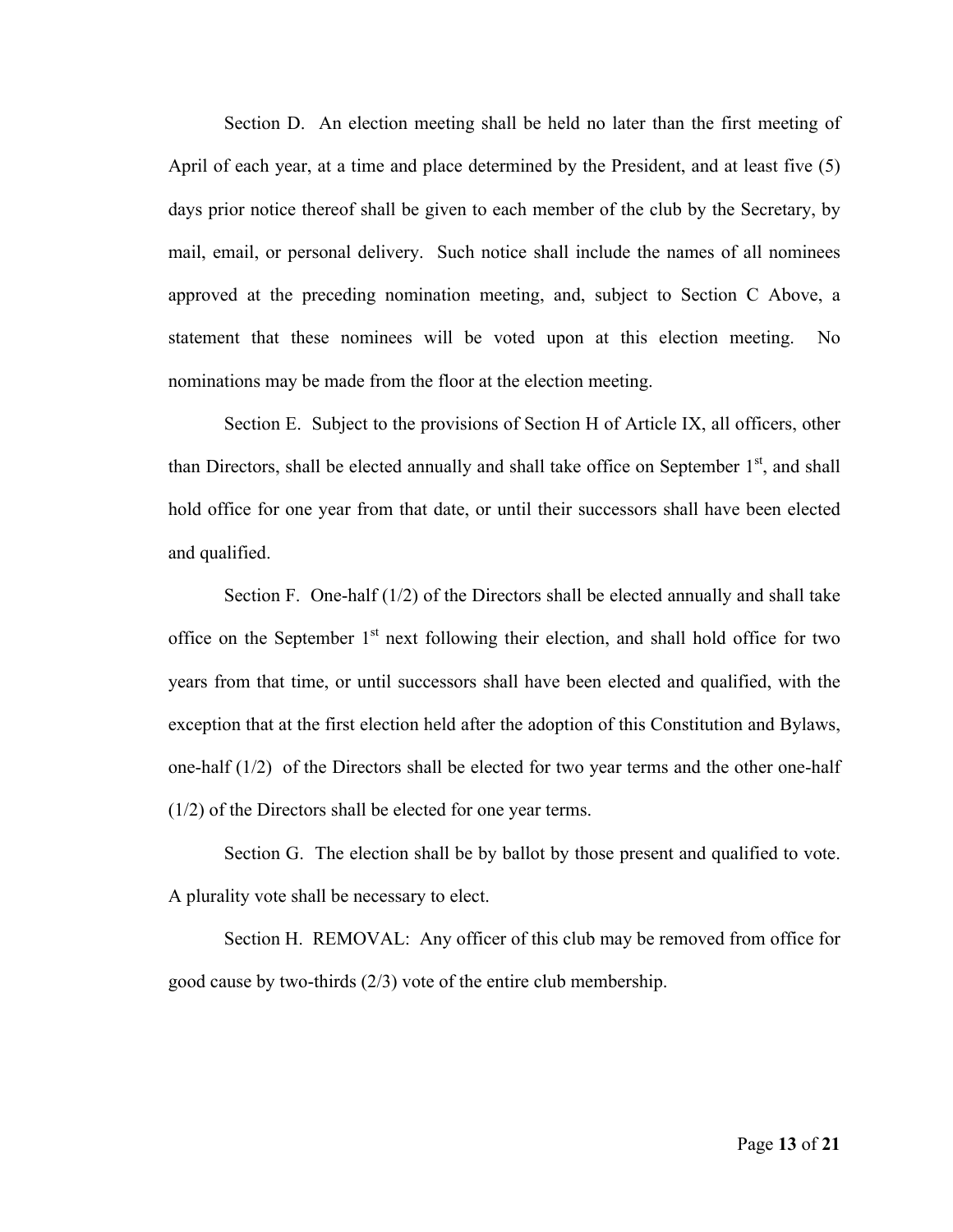# ARTICLE X

## Vacancies

Section A. If the office of President or any Vice President shall become vacant for any reason, the Vice Presidents shall advance in office, according to their rank. In the event such provision for advancement shall fail to fill the office of President, or First or Second Vic President, the Board of Directors shall thereon call a special election, giving each member in good standing prior two (2) weeks' notice of the time and place thereof, which time and place shall be determined by said Board, and such office shall be filled at said election meeting.

In the event of a vacancy in the office of Third Vice President, such office shall remain vacant and be filled at the next annual election of officers.

In the event of a vacancy in any other office, the Board of Directors shall appoint a member to fill the unexpired term.

In the event vacancies shall be of such number as to reduce the number of Directors to less than the number required for a quorum, the membership of the Club shall have power to fill such vacancies by an election held at any regular meeting of the Club upon prior notice, and in the manner, specified in Section B hereinafter. Such notice may be given by any remaining officer or Director, but if none, then by any member.

Section B. In the event any officer-elect, before their term of office commences, is unable or refuses for any reason to serve therein, the President may call a special nomination and election meeting to elect a replacement for such officer-elect. Two (2) weeks prior notice of such meeting, setting forth the purpose, time and place thereof,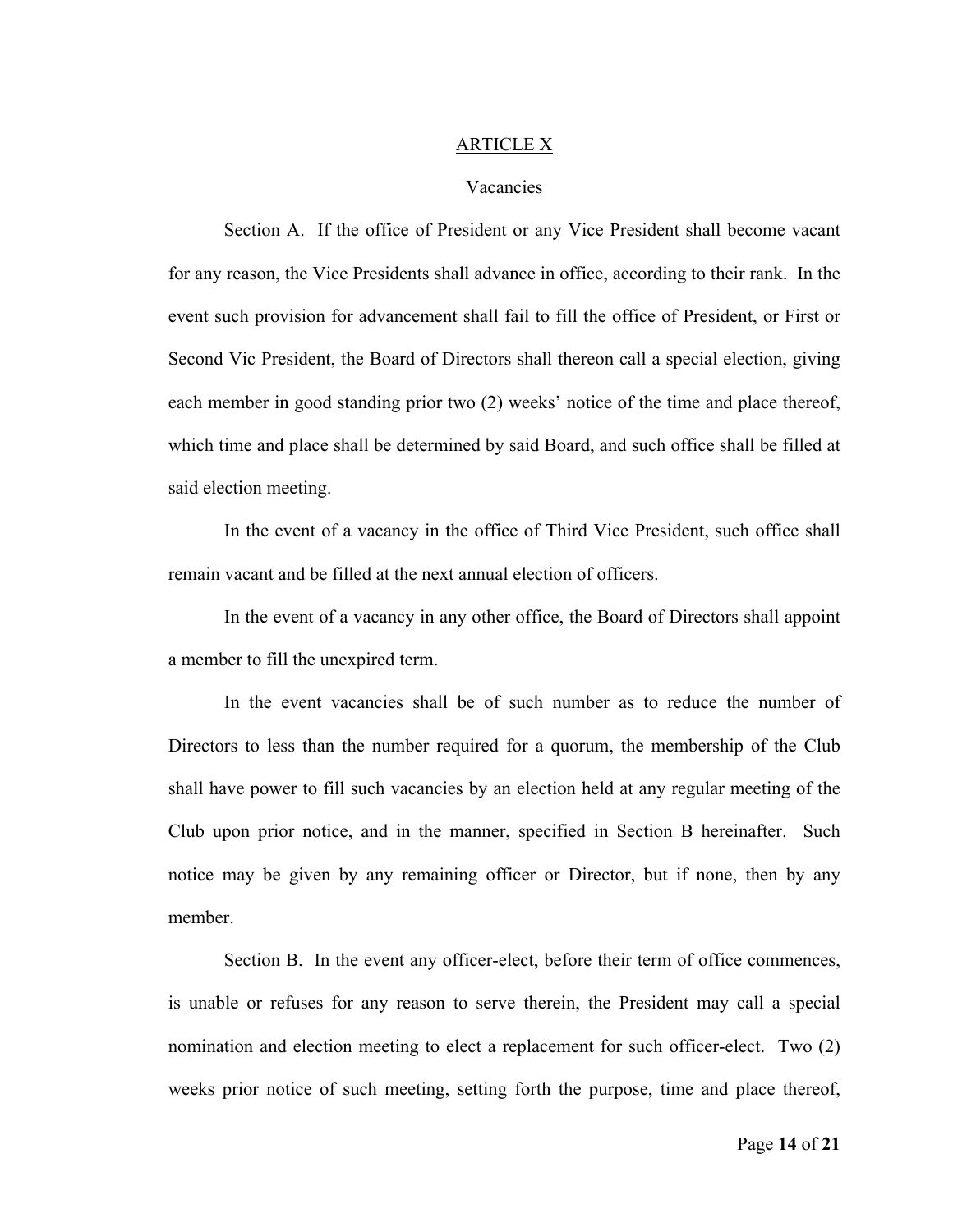shall be given to each ember, by mail, email or personal delivery. The election shall be held immediately after nominations have been closed and a plurality vote shall be necessary for election.

## ARTICLE XI

### Meetings

Section A. Regular meetings of this club shall be held at a time and place recommended by the President. Except as otherwise specifically provided in this Constitution and Bylaws, notice of regular meetings shall be given in such manner as the Board of Directors deems proper. Summer meetings may be optional.

Section B. Special meetings of this club may be called by the President, in the President's discretion, and shall be called by the President when requested by the Board of Directors, at a time and place determined by the person or body requesting the same. Notice of special meetings setting forth the purpose, time and place hereof shall be given to each member of this club, by mail, email or personal delivery, at least five (5) days prior to the date thereof.

Section C. The presence in person of a majority of the members in good standing shall be necessary for a quorum at any meeting of this club.

Section D. Any member who fails to pay any indebtedness due this club within ninety (90) days after receipt from the Treasurer of written notice thereof shall thereon forfeit his good standing and shall so remain until such indebtedness is paid in full. Only members in good standing may exercise the voting privilege and hold office in this club.

Section E. Except as otherwise specifically provided, the act of a majority of the members present at any meeting shall be the act and decision of the entire club.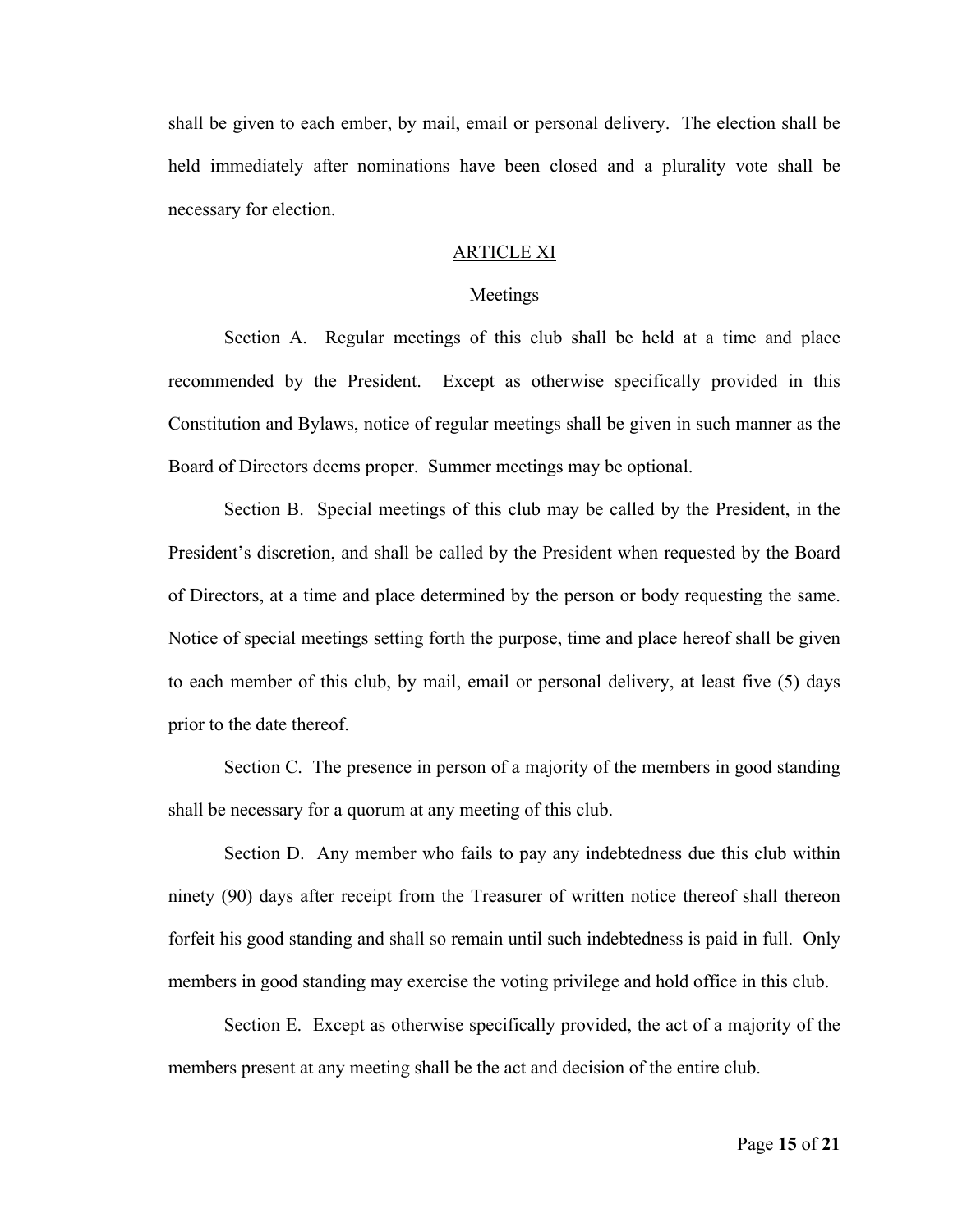Section F. A Charter Night Anniversary meeting of this Club may be held each year with the Williams Bay Lions Club, at which time special attention shall be devoted to the objects and ethics of Lionism, and the history of this Club.

### ARTICLE XII

Fiscal Year, Colors, Emblems

Section A. The fiscal year of the club shall be September  $1<sup>st</sup>$  through August  $31<sup>st</sup>$ .

Section B. The colors of the club shall be royal blue and silver.

Section C. The emblem of the club shall be depicted as follows:



## ARTICLE XIII

Delegates to International and District (Single or Sub- and Multiple) Conventions

Section A. Inasmuch as The International Association of Lions Clubs is governed by Lions Clubs in convention assembled, and in order that this club may have its voice in Association matters, this club shall have power to pay the necessary expenses of its delegates to each annual convention of the Association. This club shall be entitled in any convention of this Association, to one (1) delegate and one (1) alternate for every twentyfive (25), or major fraction thereof, of its members as shown by the records of the International Office on the first day of the month last preceding that month during which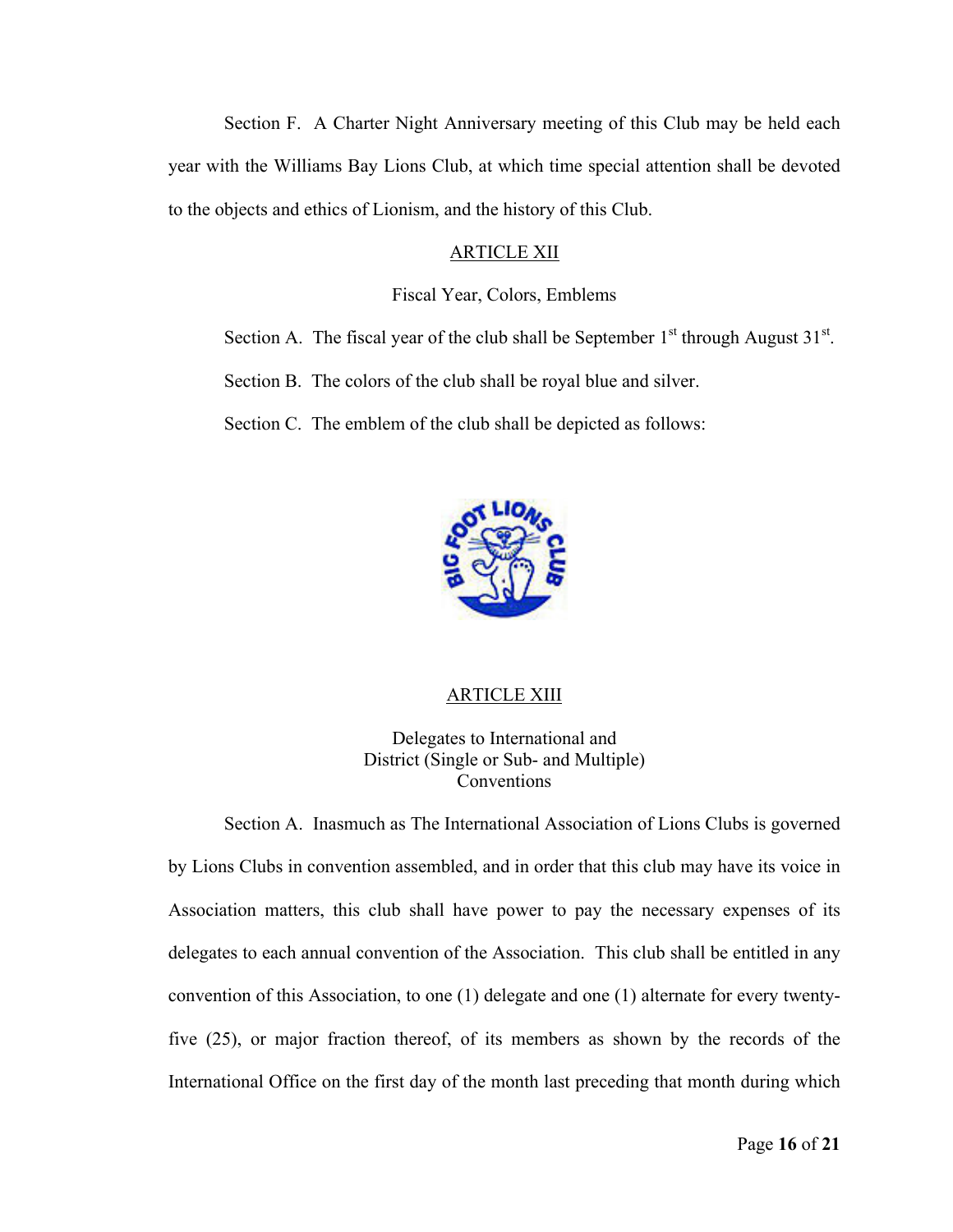the convention is held; PROVIDED, however, that this club shall be entitled to at least one (1) delegate and one (1) alternate. The major fraction referred to in this section shall be thirteen or more members. The selection of each such delegate and alternate shall be evidenced by a certificate signed by the President or Secretary or any other duly authorized officer of this club, or, in the event no such club officer is in attendance at the Convention, by the District Governor or District Governor-Elect of the District (Single or Sub- ) of which this club is a member.

Section B. Inasmuch as all District matters are presented and adopted at the District (Single, Sub- and Multiple) conventions, this club shall send its full quota of delegates to all such conventions and have power to pay the necessary expenses of such delegates attending such conventions. This club shall be entitled in each annual convention of its District (Single or Sub- and Multiple) to one (1) delegate and one (1) alternate for each ten (10) members, or major fraction thereof, of this club as shown by the records of the International Office of the first day of the month last preceding that month during which the convention is held; PROVIDED, however, that this club shall be entitled to at least one (1) delegate and one (1) alternate. Each certified delegate present in person shall be entitled to cast one vote of his choice for each office to be filled by, or one vote of their choice on each question submitted to, the respective convention. The major fraction referred to in this Section shall be five (5) or more members.

## ARTICLE XIV

#### Parliamentary Practices

Except as otherwise specifically provided in this Constitution and Bylaws, all questions of Order or Procedure with respect to any meeting or action of this club, its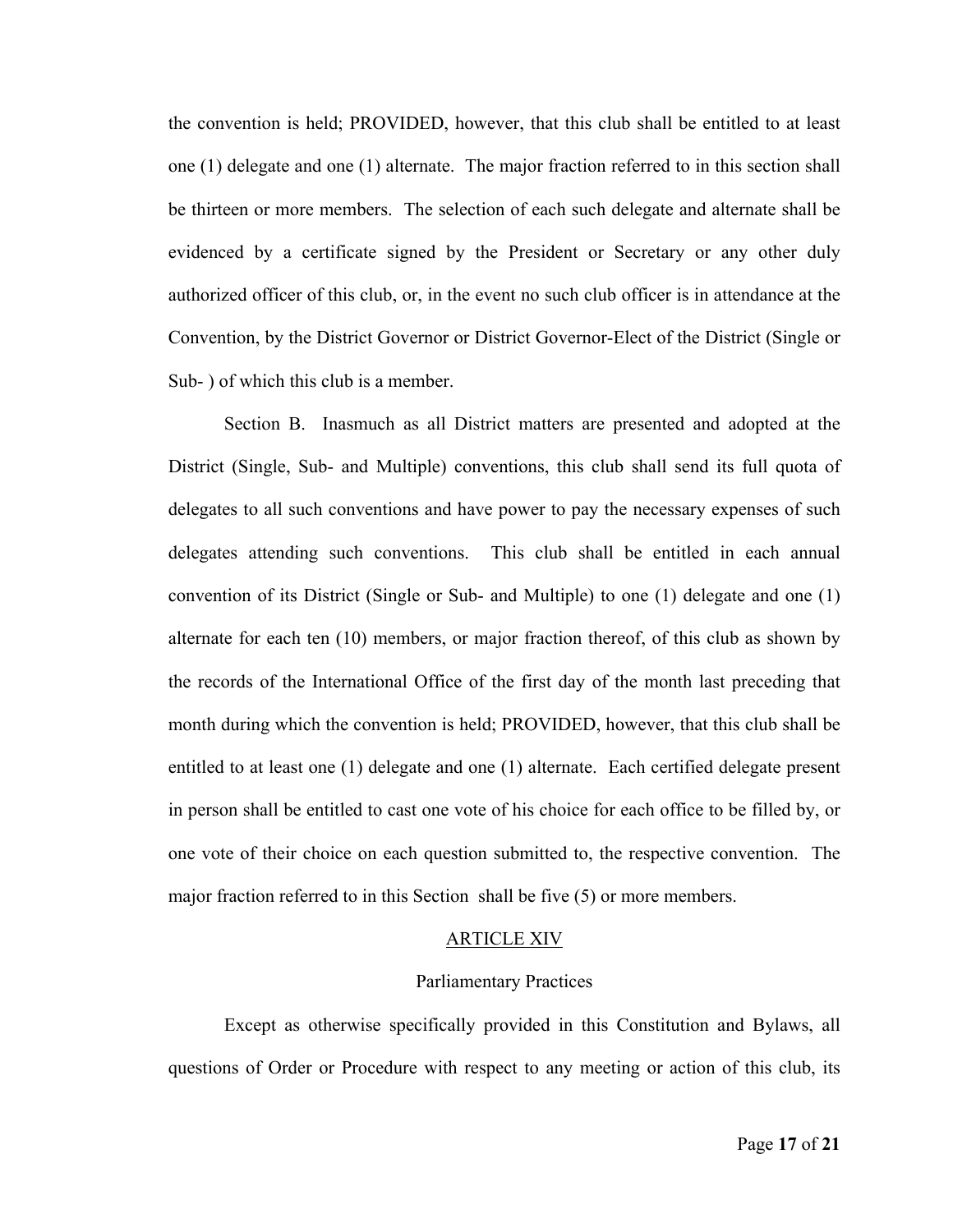Board of Directors or any committee appointed hereunder shall be determined in accordance with Robert's Rules of Order Newly Revised, as revised from time to time.

## ARTICLE XV

## Amendments

Section A. This Constitution may be amended at any regular or special meeting of this club, at which a quorum is present, by the affirmative vote of two-thirds (2/3) of the members present in person and voting, provided the Board has previously considered the merits of the amendments.

Section B. No amendment shall be put to vote, unless written notice thereof, stating the proposed amendment, shall have been mailed, emailed or delivered personally to each member of this club at least five (10) days prior to the meeting at which the vote on the proposed amendment is to be taken.

#### **BYLAWS**

**Number 1:** This club shall not endorse or recommend any candidate for public office, nor shall partisan politics or sectarian religion be debated by members in meetings of this club.

**Number 2:** Except to further their progress in Lionism, no officer or member of this club shall use their membership as a means of furthering any personal, political, or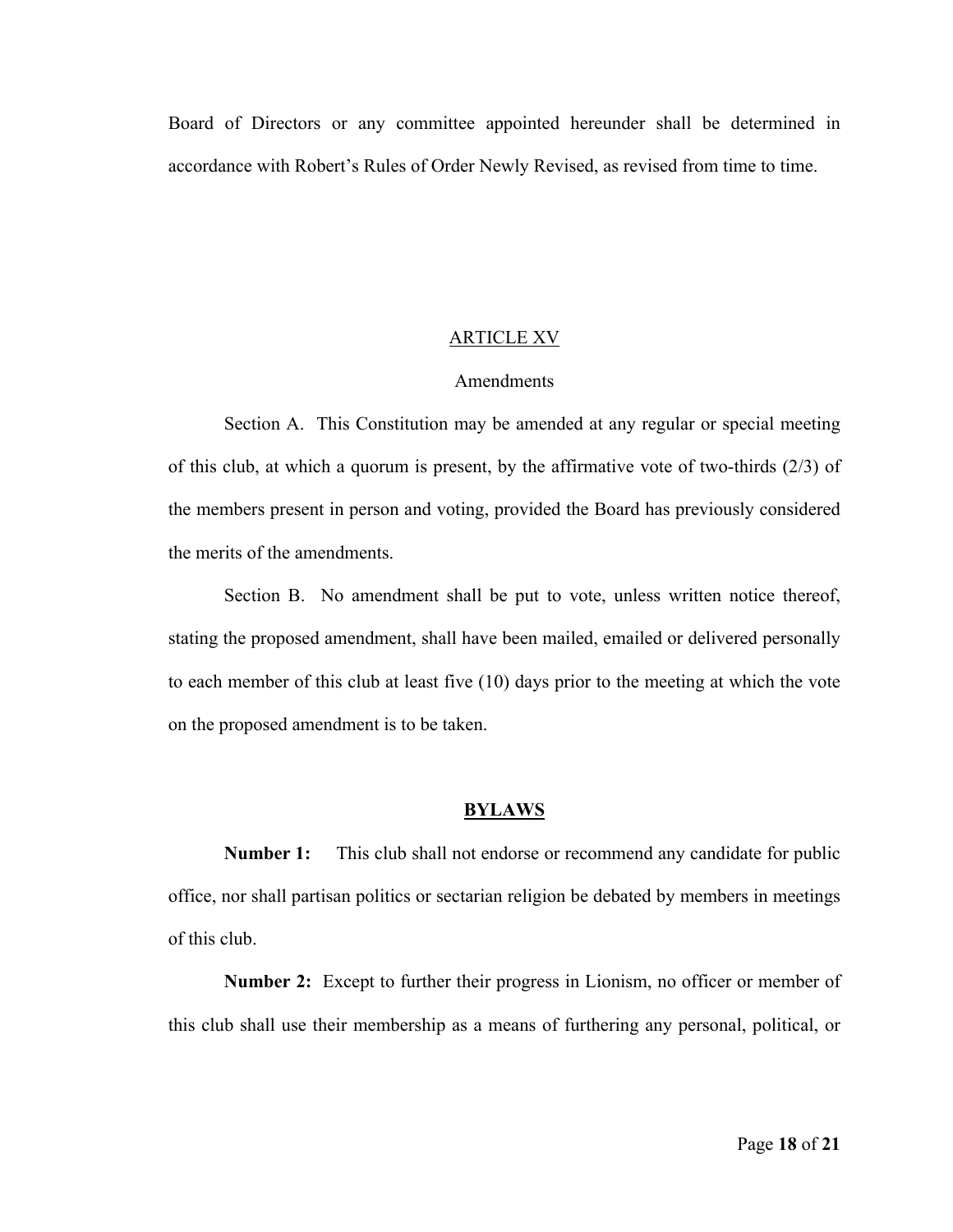other aspiration, nor shall the club, as a whole, take part in any movement not in keeping with its purposes and objects.

**Number 3:** No funds shall be solicited from members of the club during meetings by any individual or individuals who are not members of the club. Any suggestion or proposition made at any meeting of this club calling for the expenditure of money for other than the regular obligations shall be referred to the Board of Directors.

# **Number 4:** Section A.

# **Standing Committees:**

The following Standing Committees may be appointed by the President:

- Club Bylaws
- **Convention**
- Equipment
- Eyes
- Hometown Hero
- Lobster Boil
- Meat Raffle
- Membership
- Nomination
- Public Relations/Publicity
- Scholarship
- Service Activities
- St. Patrick's Night
- Sunshine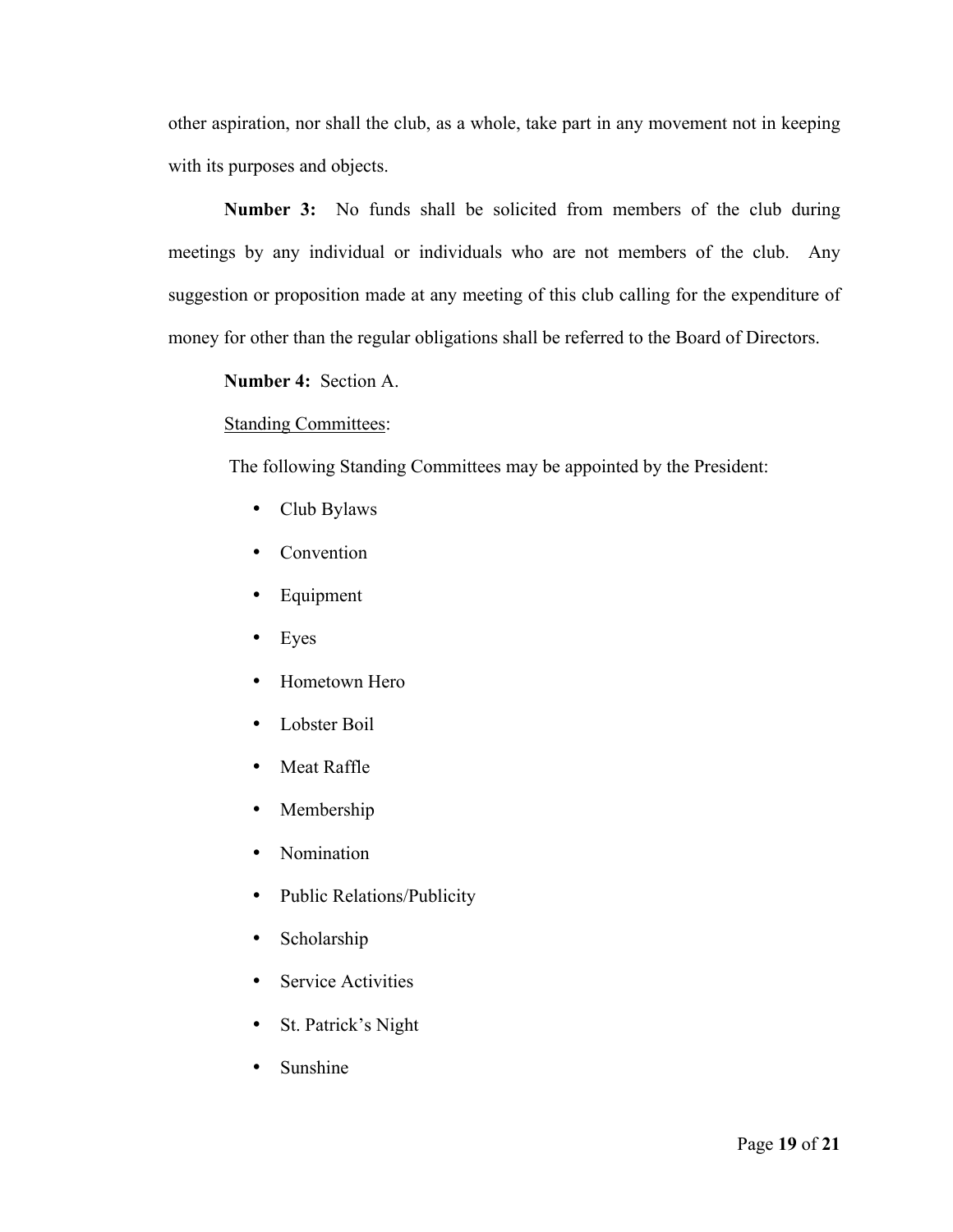Section B. Special Committees:

From time to time, the President may appoint, with the approval of the Board of Directors, such Special Committees as may be necessary in the President's judgment or the judgment of the Board of Directors.

Section C. The President shall be an ex-officio member of all committees.

Section D. All committees shall consist of a chairman and, subject to Section B above, as many members as shall be considered necessary by the President.

Section E. Each committee, through its chairman or representative, shall report, either verbally or in writing, to the Board of Directors as necessary.

Section F. All problems pertaining to either administration or activity matters shall be referred to the corresponding committee for study and recommendation to the Board of Directors.

### **Number 5:** Section A.

These Bylaws may be altered, amended or repealed at any regular or special meeting of this club at which a quorum is present, by the vote of a majority of the members present in person and voting.

Section B. No amendment shall be put to vote unless written notice thereof, stating the proposed amendment, shall have been mailed, emailed or delivered personally to each member at least ten (10) days prior to the meeting at which the vote on the amendment is to be taken.